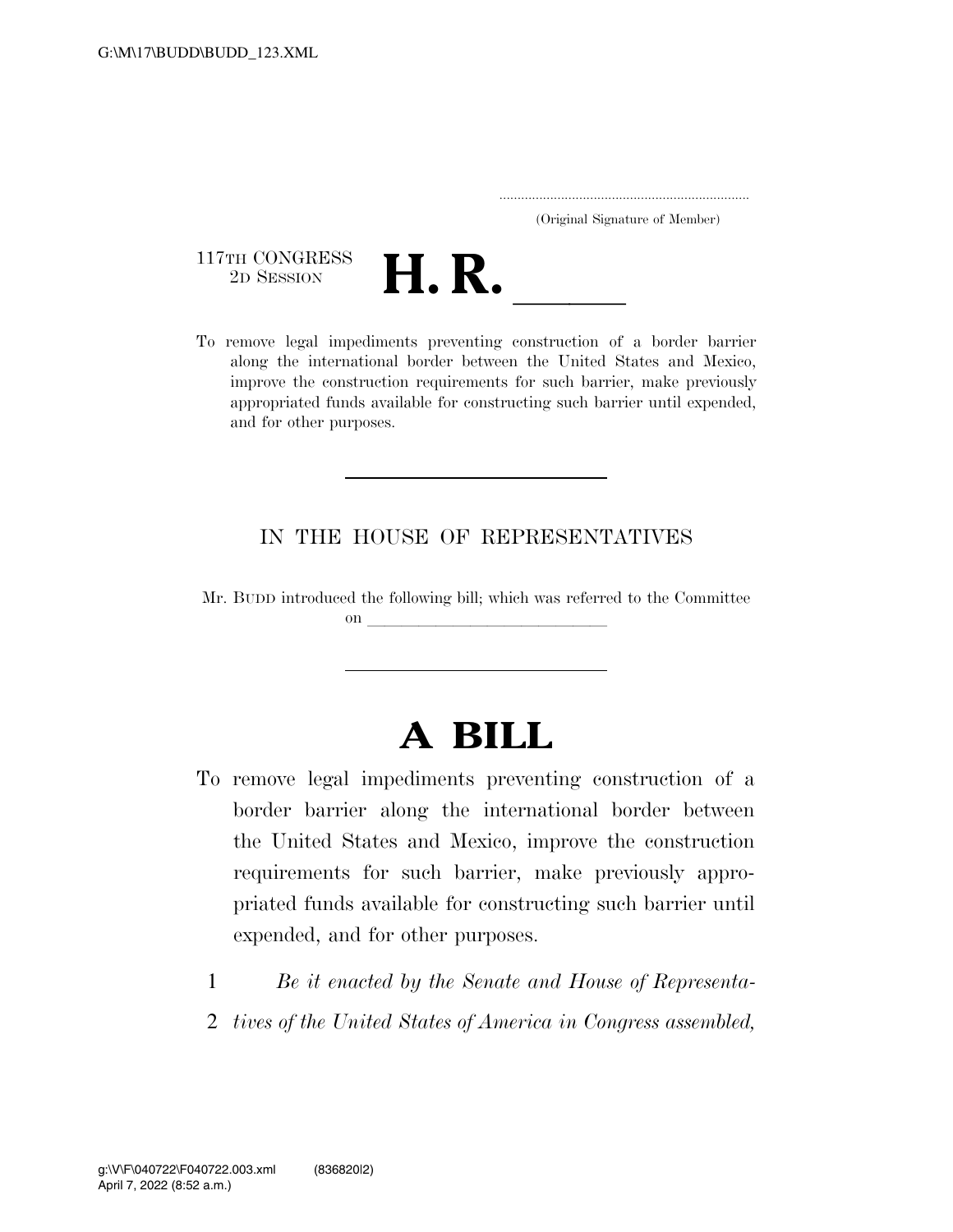$\mathfrak{D}$ 

## **SECTION 1. SHORT TITLE.**

 This Act may be cited as the ''Build the Wall Now Act''.

 **SEC. 2. RESUME CONSTRUCTION OF BARRIERS AND ROADS ALONG UNITED STATES AND MEXICO BOR-DER.** 

(a) IN GENERAL.—

8 (1) IMMEDIATE RESUMPTION OF BORDER BAR- RIER CONSTRUCTION.—Not later than 24 hours after the date of the enactment of this Act, the Sec- retary of Homeland Security shall resume any project relating to the construction of physical bar- riers, tactical infrastructure, and technology along the international border between the United States and Mexico that were underway, or being planned for, prior to January 20, 2021.

 (2) NO CANCELLATIONS.—The Secretary may not cancel any contract for activities related to the construction of the border barrier system that was entered into on or before January 20, 2021.

21 (3) USE OF FUNDS.—To carry out this section, the Secretary shall expend all funds appropriated or explicitly obligated for the construction of the border barrier system that were appropriated or obligated, as the case may be, for use beginning October 1, 2016.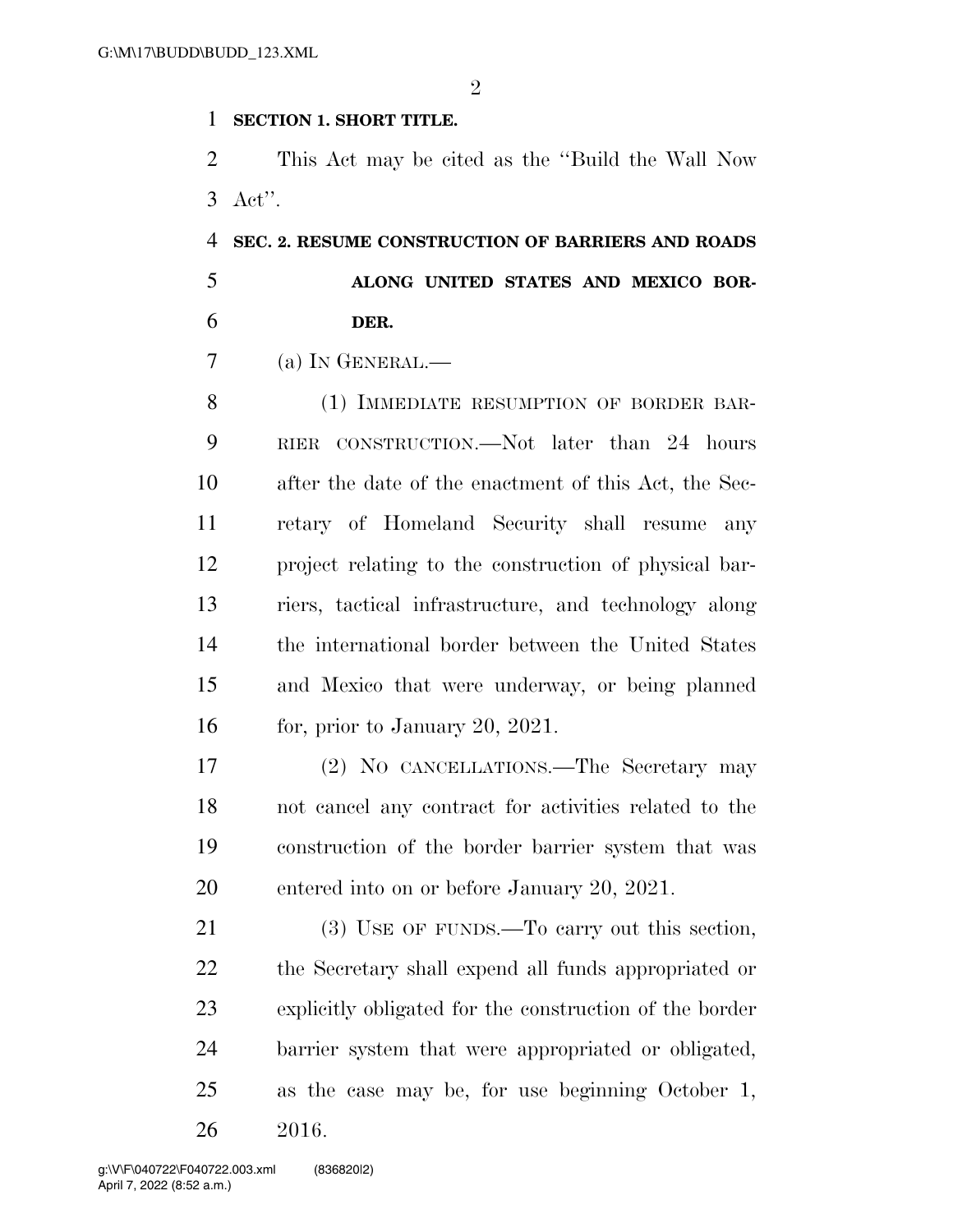(b) UPHOLD NEGOTIATED AGREEMENTS.—The Sec- retary shall ensure that all agreements executed in writing between the Department and private citizens, State, local, or Tribal governments, or other stakeholders are honored by the Department relating to current and future con- struction of the border barrier system as required by such agreements.

 (c) AVAILABILITY OF FUNDS.—Notwithstanding any other provision of law, each amount appropriated or other- wise made available for any project relating to the con- struction of such physical barriers, tactical infrastructure, and technology for fiscal years 2018, 2019, 2020 or 2021 shall remain available until expended.

 (d) USE OF FUNDS.—The amounts made available under subsection (c) for fiscal year 2021 shall only be available for barriers, technology, or roads that—

(1) use—

 (A) operationally effective designs deployed as of the date of enactment of the Consolidated Appropriations Act, 2017 (Public Law 115–31), such as currently deployed steel bollard designs, 22 that prioritize agent safety; or

 (B) operationally effective adaptations of such designs that help mitigate community or environmental impacts of barrier system con-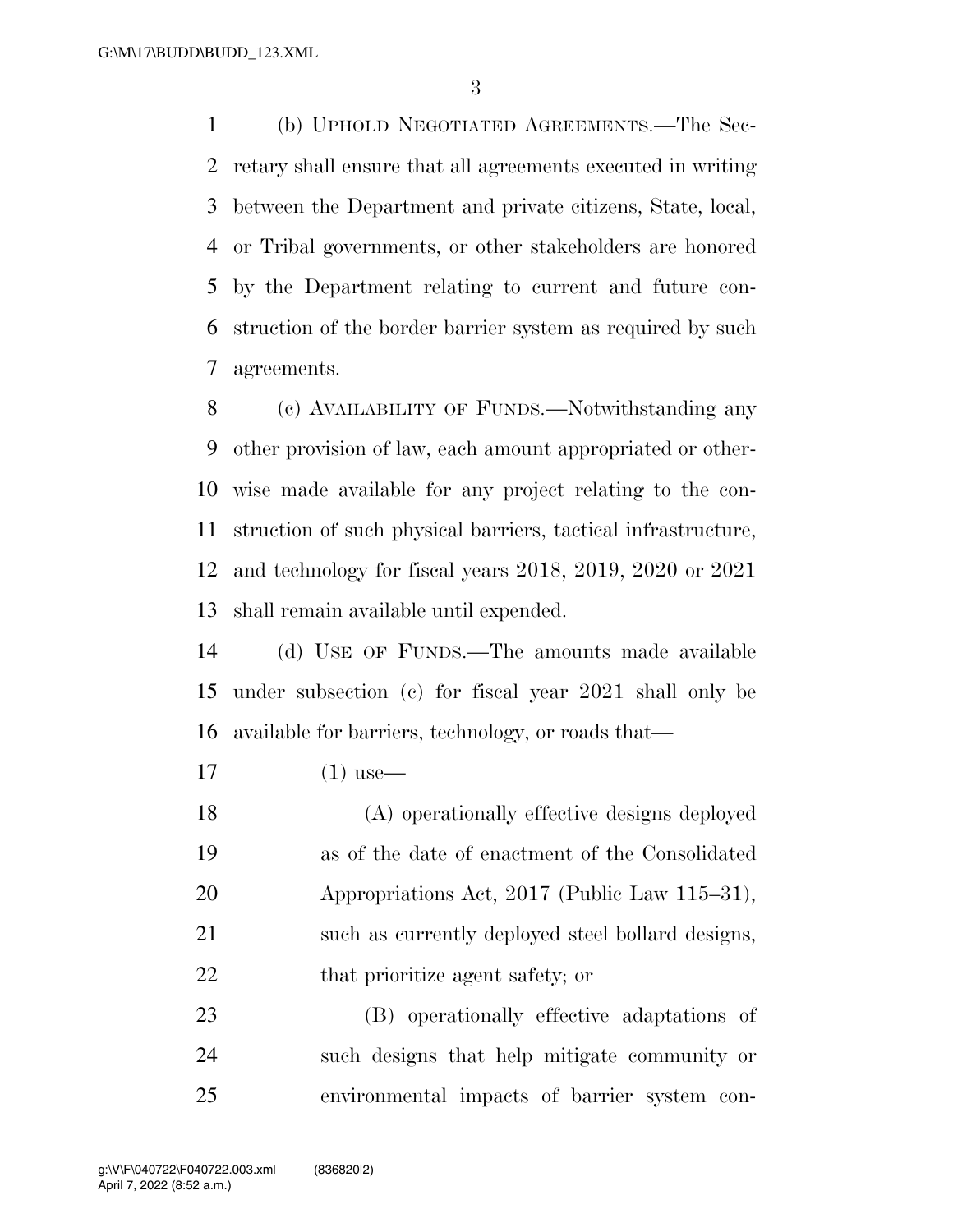| $\mathbf{1}$   | struction, including adaptations based on con-        |
|----------------|-------------------------------------------------------|
| $\overline{2}$ | sultation with jurisdictions within which barrier     |
| 3              | system will be constructed; and                       |
| $\overline{4}$ | (2) are constructed in the highest priority loca-     |
| 5              | tions as identified in the Border Security Improve-   |
| 6              | ment Plan.                                            |
| 7              | (e) DEFINITIONS.—In this section:                     |
| 8              | (1) PHYSICAL BARRIERS.—The term "physical             |
| 9              | barriers" includes reinforced fencing, border barrier |
| 10             | system, and levee walls.                              |
| 11             | (2) TACTICAL INFRASTRUCTURE.—The<br>term              |
| 12             | "tactical infrastructure" includes boat ramps, access |
| 13             | gates, checkpoints, lighting, and roads.              |
| 14             | TECHNOLOGY.—The term "technology"<br><b>(3)</b>       |
| 15             | means border surveillance and detection technology,   |
| 16             | and includes the following:                           |
| 17             | (A) Tower-based surveillance technology.              |
| 18             | (B) Deployable, lighter-than-air ground               |
| 19             | surveillance equipment.                               |
| 20             | (C) Vehicle and Dismount Exploitation Ra-             |
| 21             | dars (VADER).                                         |
| 22             | (D) 3-dimensional, seismic acoustic detec-            |
| 23             | tion and ranging border tunneling detection           |
| 24             | technology.                                           |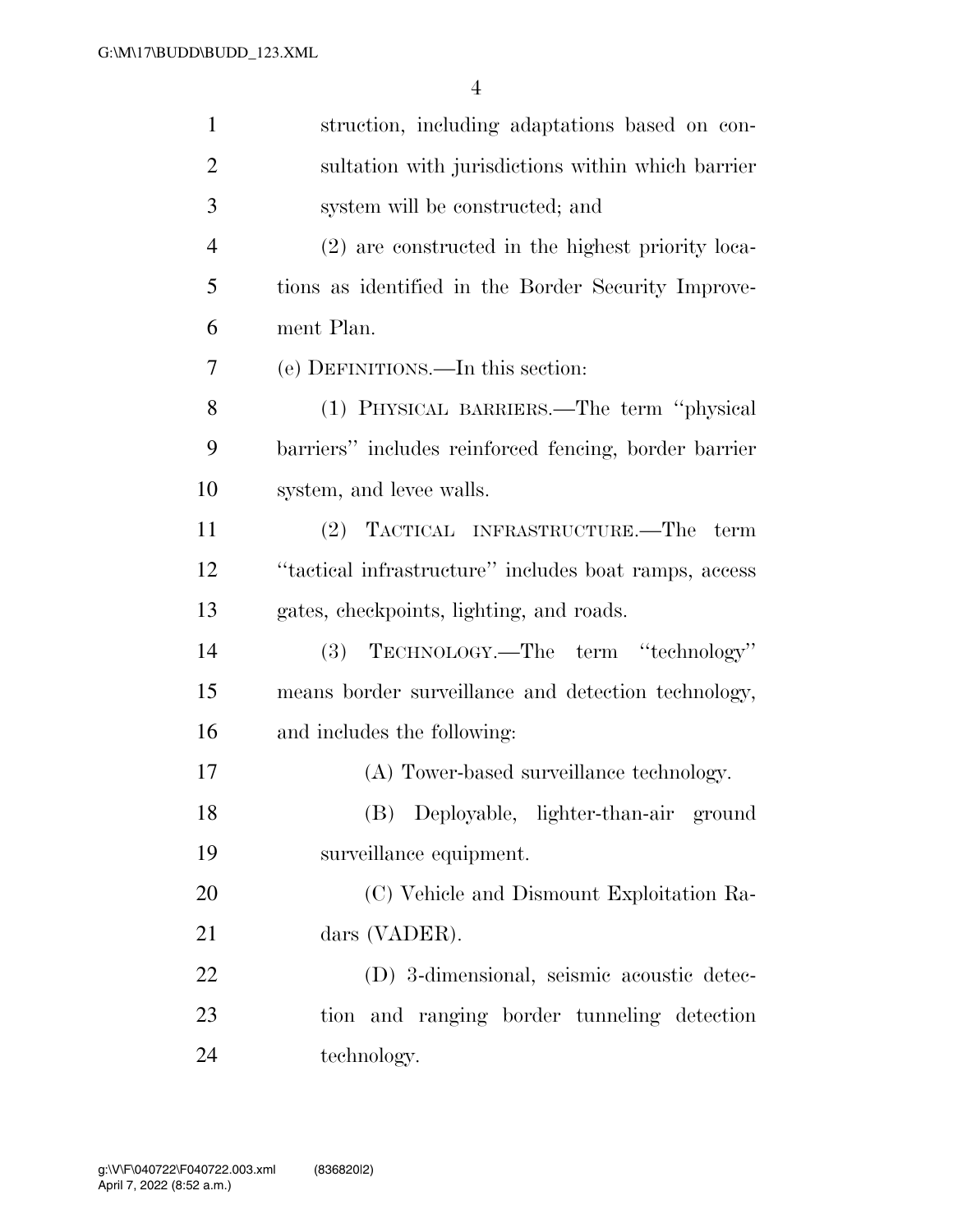| $\mathbf{1}$   | (E) Advanced unattended surveillance sen-                          |
|----------------|--------------------------------------------------------------------|
| $\overline{2}$ | sors.                                                              |
| 3              | (F) Mobile vehicle-mounted and man-port-                           |
| $\overline{4}$ | able surveillance capabilities.                                    |
| 5              | (G) Unmanned aircraft systems.                                     |
| 6              | (H) Other border detection, communica-                             |
| 7              | tion, and surveillance technology.                                 |
| 8              | SEC. 3. IMPROVING THE REQUIREMENTS FOR BARRIERS                    |
| 9              | ALONG THE SOUTHERN BORDER.                                         |
| 10             | Section 102 of the Illegal Immigration Reform and                  |
| 11             | Immigrant Responsibility Act of 1996 (Division C of Pub-           |
| 12             | lic Law 104-208; 8 U.S.C. 1103 note) is amended—                   |
| 13             | $(1)$ by amending subsection $(a)$ to read as fol-                 |
| 14             | lows:                                                              |
| 15             | "(a) IN GENERAL.—The Secretary of Homeland Se-                     |
| 16             | curity shall take such actions as may be necessary (includ-        |
|                | 17 ing the removal of obstacles to detection of illegal en-        |
|                | 18 trants) to design, test, construct, install, deploy, integrate, |
| 19             | and operate physical barriers, tactical infrastructure, and        |
| 20             | technology in the vicinity of the United States border to          |
| 21             | achieve situational awareness and operational control of           |
| 22             | the border and deter, impede, and detect illegal activity          |
| 23             | in high traffic areas.";                                           |
|                |                                                                    |

(2) in subsection (b)—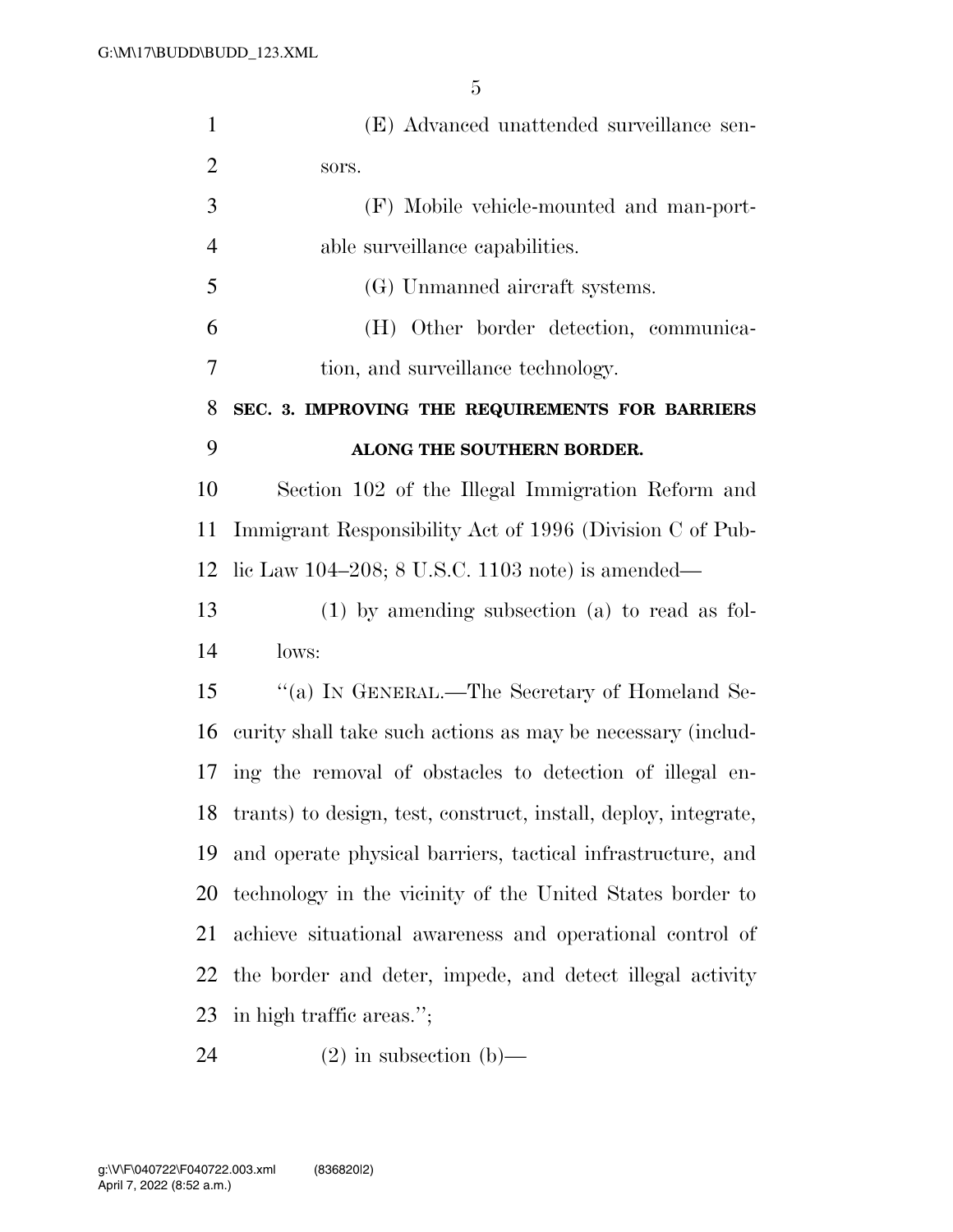| $\mathbf{1}$   | $(A)$ in the subsection heading, by striking    |
|----------------|-------------------------------------------------|
| $\overline{2}$ | "FENCING AND ROAD IMPROVEMENTS" and in-         |
| 3              | serting "PHYSICAL BARRIERS";                    |
| $\overline{4}$ | $(B)$ in paragraph $(1)$ —                      |
| 5              | (i) in subparagraph $(A)$ —                     |
| 6              | (I) by striking "subsection $(a)$ "             |
| 7              | and inserting "this section";                   |
| 8              | (II) by striking "roads, lighting,              |
| 9              | cameras, and sensors" and inserting             |
| 10             | "tactical infrastructure, and tech-             |
| 11             | nology"; and                                    |
| 12             | (III) by striking "gain" and in-                |
| 13             | serting "achieve situational awareness"         |
| 14             | and";                                           |
| 15             | (ii) by amending subparagraph $(B)$ to          |
| 16             | read as follows:                                |
| 17             | "(B) PHYSICAL BARRIERS AND TACTICAL             |
| 18             | INFRASTRUCTURE.—The Secretary, in carrying      |
| 19             | out this section, shall deploy along the United |
| 20             | States border the most practical and effective  |
| 21             | physical barriers and tactical infrastructure   |
| 22             | available for achieving situational awareness   |
| 23             | and operational control of the border.";        |
| 24             | (iii) in subparagraph $(C)$ —                   |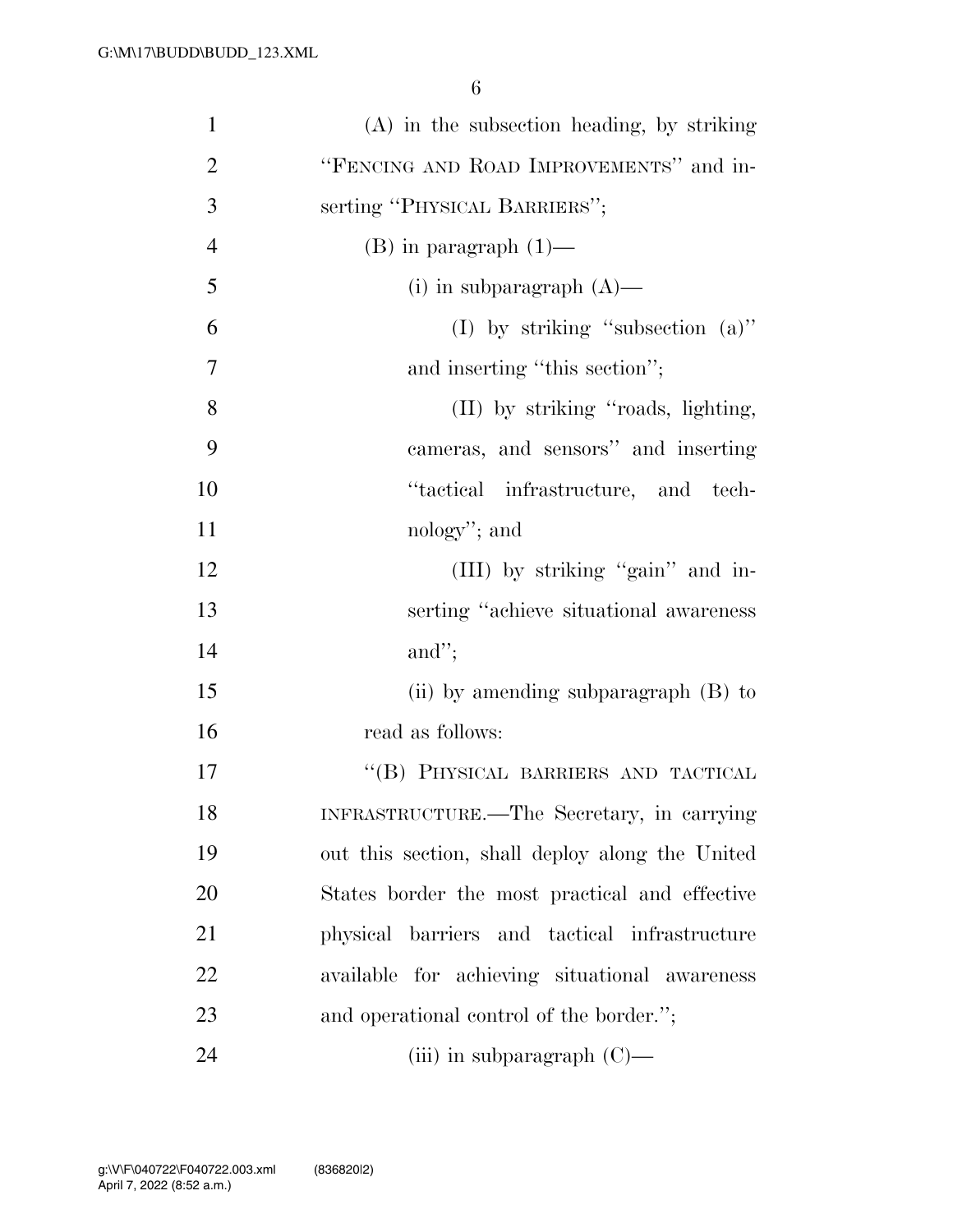(I) by amending clause (i) to 2 read as follows:

3 "(i) IN GENERAL.—In carrying out this section, the Secretary shall consult with appropriate Federal agency partners, appropriate representatives of Federal, State, Tribal, and local governments, and appropriate private property owners in the United States to minimize the impact on the environment, culture, commerce, and quality of life for the communities and residents located near the sites at which such physical barriers are to be con- structed.''; and 15 (II) in clause (ii)— (aa) in subclause (I), by 17 striking "or" after the semicolon 18 at the end;

 (bb) by amending subclause 20 (II) to read as follows:

21 ''(II) delay the transfer to the United States of the possession of property or affect the validity of any property acquisition by the United States by purchase or eminent do-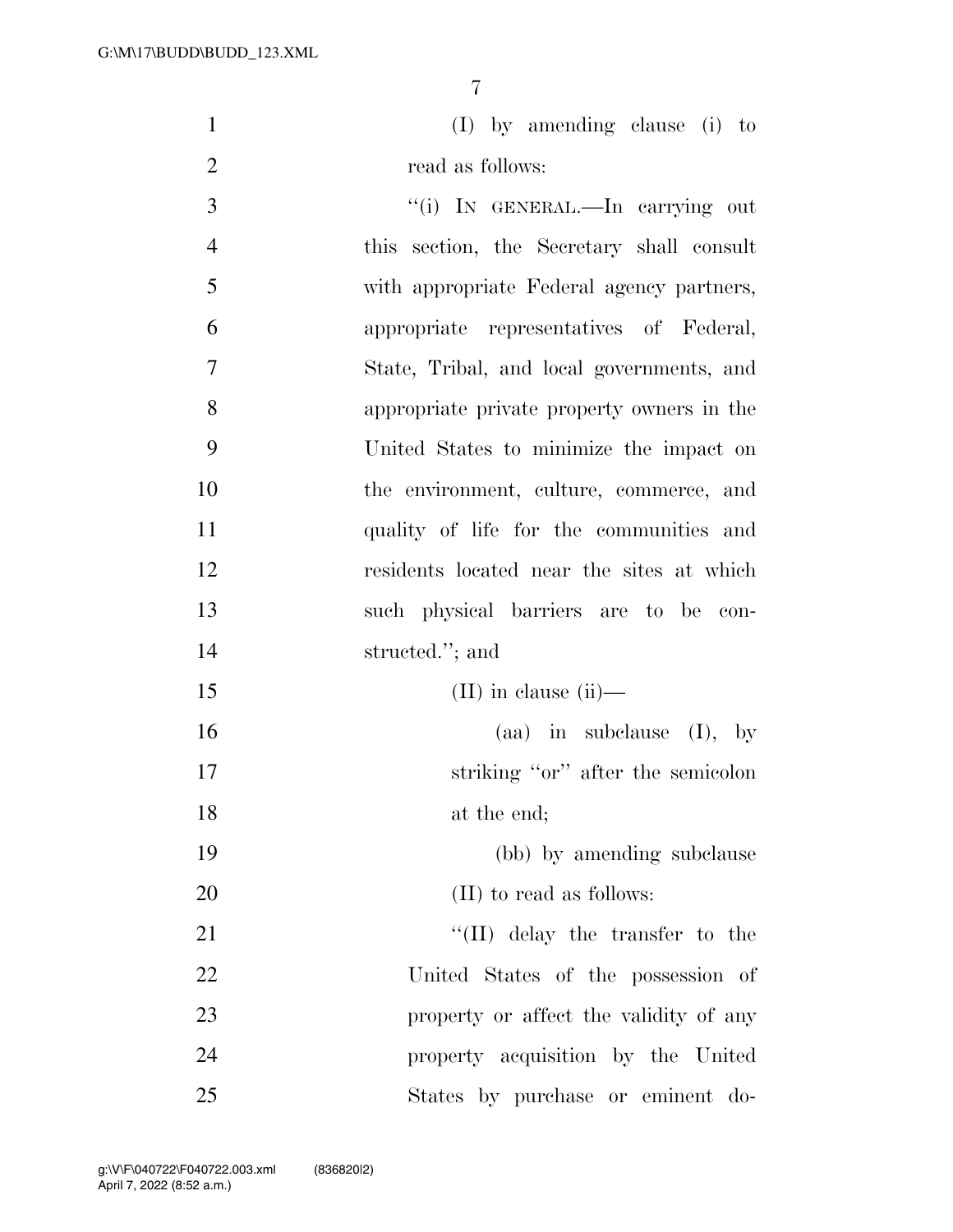| $\mathbf{1}$   | main, or to otherwise affect the emi-                    |
|----------------|----------------------------------------------------------|
| $\overline{2}$ | nent domain laws of the United States                    |
| 3              | or of any State; or"; and                                |
| $\overline{4}$ | (cc) by adding at the end                                |
| 5              | the following new subclause:                             |
| 6              | "(III) create any right or liability                     |
| 7              | for any party."; and                                     |
| 8              | $(iv)$ by striking subparagraph $(D)$ ;                  |
| 9              | $(C)$ in paragraph $(2)$ —                               |
| 10             | (i) by striking "Attorney General"                       |
| 11             | and inserting "Secretary of Homeland Se-                 |
| 12             | curity";                                                 |
| 13             | (ii) by striking "this subsection" and                   |
| 14             | inserting "this section"; and                            |
| 15             | (iii) by striking "construction"<br>- of                 |
| 16             | fences" and inserting "the construction of               |
| 17             | physical barriers";                                      |
| 18             | (D) by amending paragraph $(3)$ to read as               |
| 19             | follows:                                                 |
| 20             | "(3) AGENT SAFETY.—In carrying out this sec-             |
| 21             | tion, the Secretary of Homeland Security, when de-       |
| 22             | signing, constructing, and deploying physical bar-       |
| 23             | riers, tactical infrastructure, or technology, shall in- |
| 24             | corporate such safety features into such design, con-    |
| 25             | struction, or deployment of such physical barriers,      |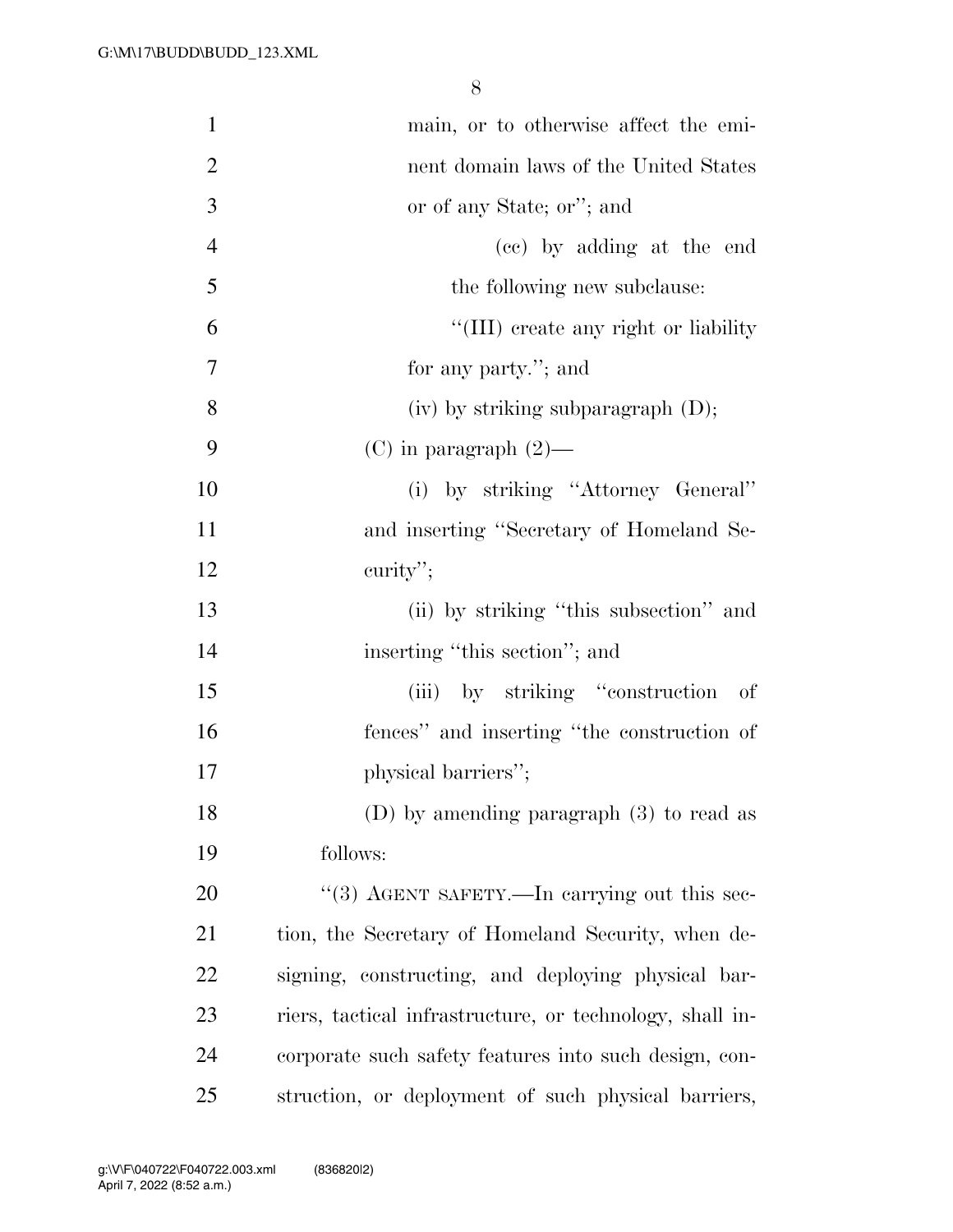| $\mathbf{1}$   | tactical infrastructure, or technology, as the case     |
|----------------|---------------------------------------------------------|
| $\overline{2}$ | may be, that the Secretary determines are necessary     |
| 3              | to maximize the safety and effectiveness of officers    |
| $\overline{4}$ | or agents of the Department of Homeland Security        |
| 5              | or of any other Federal agency deployed in the vicin-   |
| 6              | ity of such physical barriers, tactical infrastructure, |
| 7              | or technology."; and                                    |
| 8              | $(E)$ in paragraph $(4)$ , by striking "this            |
| 9              | subsection" and inserting "this section";               |
| 10             | $(3)$ in subsection $(e)$ —                             |
| 11             | $(A)$ by amending paragraph $(1)$ to read as            |
| 12             | follows:                                                |
| 13             | $\lq(1)$ In GENERAL.—Notwithstanding any other          |
| 14             | provision of law, the Secretary of Homeland Security    |
| 15             | shall have the authority to waive all legal require-    |
| 16             | ments the Secretary determines necessary to ensure      |
| 17             | the expeditious design, testing, construction, instal-  |
| 18             | lation, deployment, integration, and operation of the   |
| 19             | physical barriers, tactical infrastructure, and tech-   |
| 20             | nology under this section. Such waiver authority        |
| 21             | shall also apply with respect to any maintenance car-   |
| <u>22</u>      | ried out on such physical barriers, tactical infra-     |
| 23             | structure, or technology. Any such decision by the      |
| 24             | Secretary shall be effective upon publication in the    |
| 25             | Federal Register.";                                     |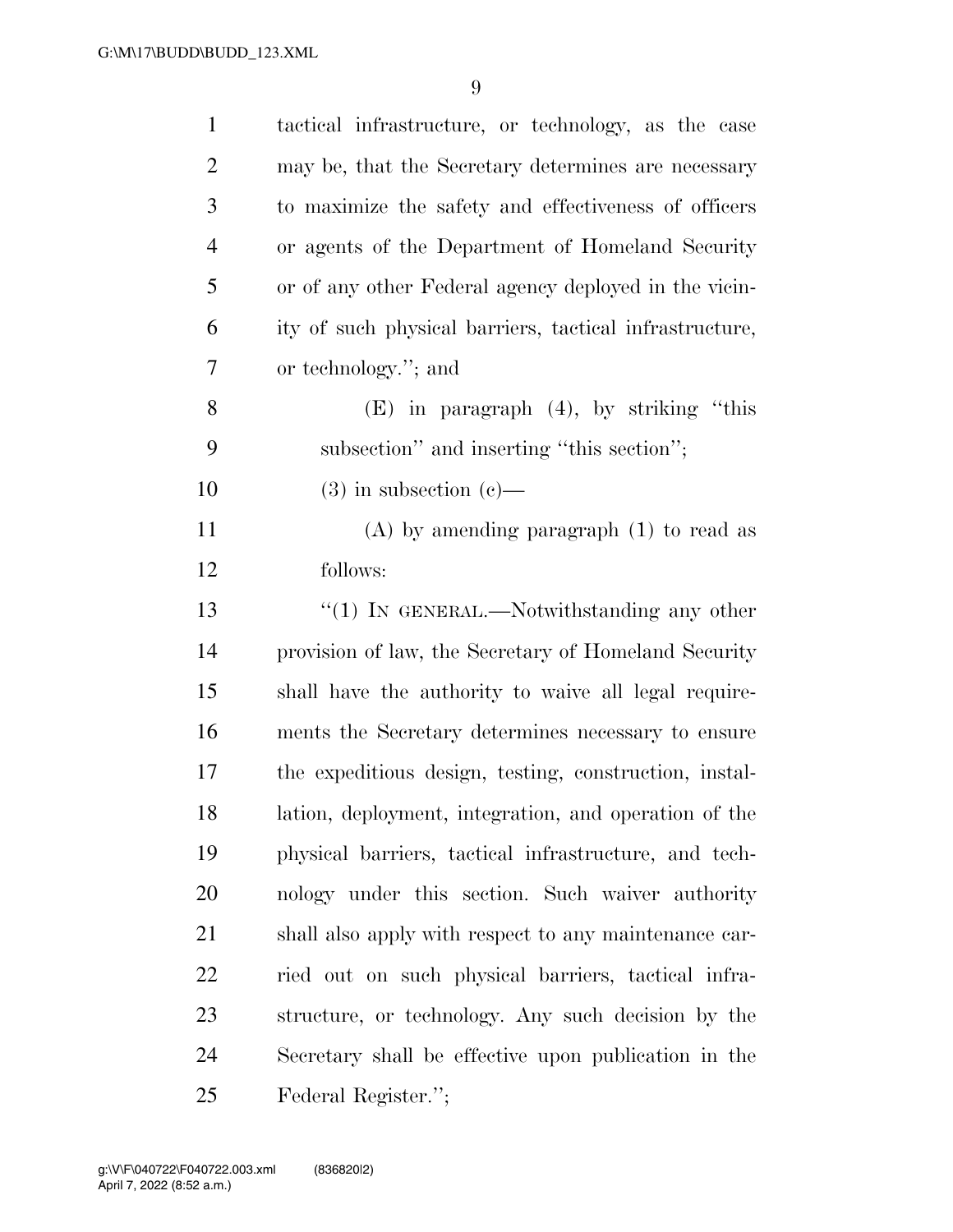| $\mathbf{1}$   | (B) by redesignating paragraph (2)<br>as                     |  |
|----------------|--------------------------------------------------------------|--|
| $\overline{2}$ | paragraph $(3)$ ; and                                        |  |
| 3              | $(C)$ by inserting after paragraph $(1)$ the                 |  |
| $\overline{4}$ | following new paragraph:                                     |  |
| 5              | "(2) NOTIFICATION.—Not later than $7 \text{ days}$           |  |
| 6              | after the date on which the Secretary of Homeland            |  |
| 7              | Security exercises the waiver authority under para-          |  |
| 8              | graph (1), the Secretary shall notify the Committee          |  |
| 9              | on Homeland Security of the House of Representa-             |  |
| 10             | tives and the Committee on Homeland Security and             |  |
| 11             | Governmental Affairs of the Senate of such waiver.";         |  |
| 12             | and                                                          |  |
| 13             | (4) by adding at the end the following new sub-              |  |
| 14             | sections:                                                    |  |
| 15             | "(e) TECHNOLOGY.—The Secretary of Homeland Se-               |  |
| 16             | curity, in carrying out this section, shall deploy along the |  |
| 17             | United States border the most practical and effective tech-  |  |
| 18             | nology available for achieving situational awareness and     |  |
| 19             | operational control of the border.                           |  |
| 20             | "(f) DEFINITIONS.—In this section:                           |  |
| 21             | "(1) ADVANCED UNATTENDED SURVEILLANCE                        |  |
| 22             | sensors.—The term 'advanced unattended surveil-              |  |
| 23             | lance sensors' means sensors that utilize an onboard         |  |
| 24             | computer to analyze detections in an effort to dis-          |  |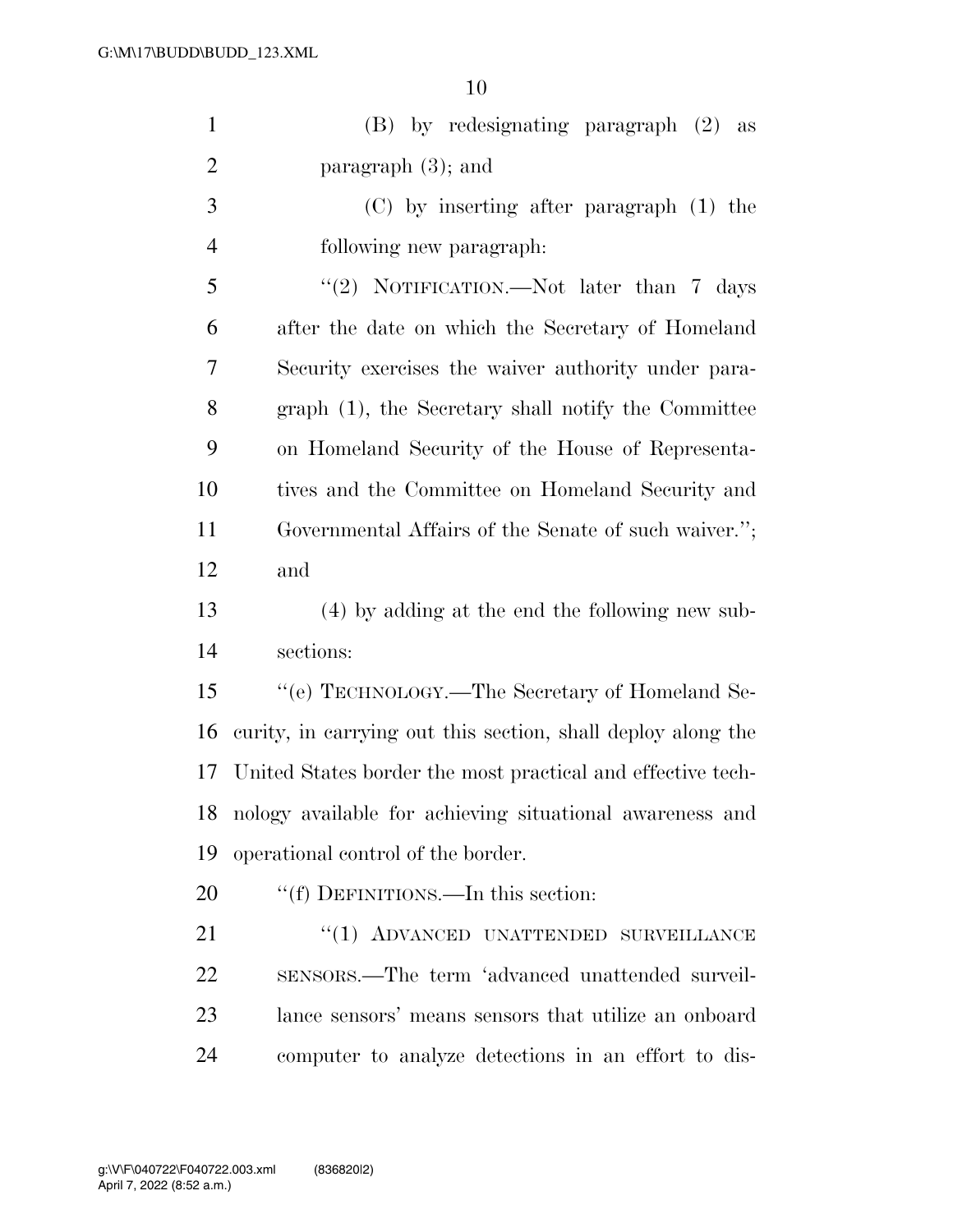| $\mathbf{1}$   | cern between vehicles, humans, and animals, and ul-    |
|----------------|--------------------------------------------------------|
| $\overline{2}$ | timately filter false positives prior to transmission. |
| 3              | "(2) HIGH TRAFFIC AREAS.—The term 'high                |
| $\overline{4}$ | traffic areas' means areas in the vicinity of the      |
| 5              | United States border that—                             |
| 6              | "(A) are within the responsibility of U.S.             |
| 7              | Customs and Border Protection; and                     |
| 8              | "(B) have significant unlawful cross-border            |
| 9              | activity, as determined by the Secretary of            |
| 10             | Homeland Security.                                     |
| 11             | "(3) OPERATIONAL CONTROL.—The term 'oper-              |
| 12             | ational control' has the meaning given such term in    |
| 13             | section 2(b) of the Secure Fence Act of 2006 (Public   |
| 14             | Law 109–367; 8 U.S.C. 1701 note).                      |
| 15             | "(4) PHYSICAL BARRIERS.—The term 'physical             |
| 16             | barriers' includes reinforced fencing, border barrier  |
| 17             | system, and levee walls.                               |
| 18             | $(5)$ SITUATIONAL AWARENESS.—The term 'sit-            |
| 19             | uational awareness' has the meaning given such         |
| 20             | term in section $1092(a)(7)$ of the National Defense   |
| 21             | Authorization Act for Fiscal Year 2017 (Public Law     |
| 22             | 114–328; 6 U.S.C. 223(a)(7)).                          |
| 23             | "(6) TACTICAL INFRASTRUCTURE.—The term                 |
| 24             | 'tactical infrastructure' includes boat ramps, access  |
| 25             | gates, checkpoints, lighting, and roads.               |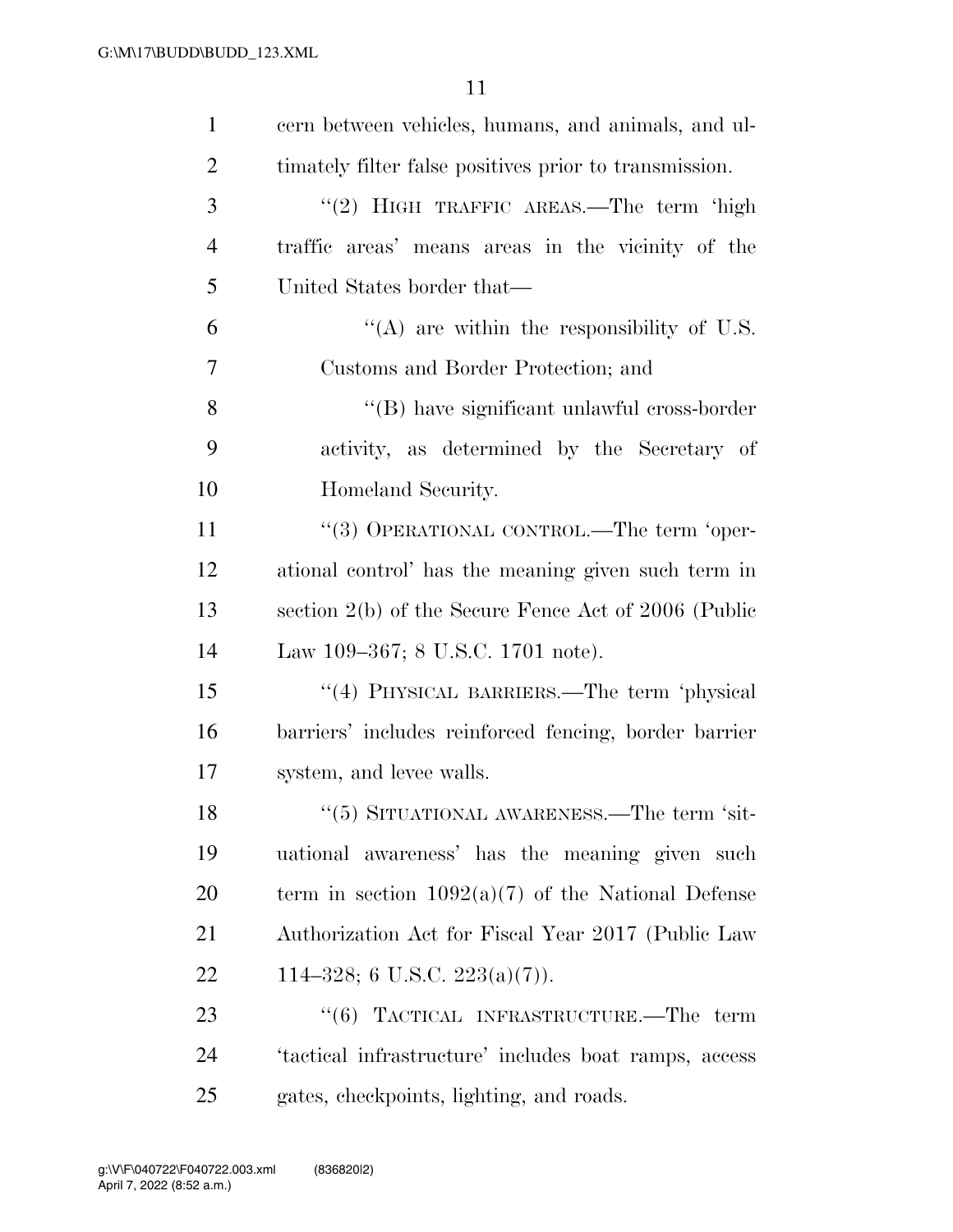| $\mathbf{1}$   | "(7) TECHNOLOGY.—The term 'technology'              |
|----------------|-----------------------------------------------------|
| $\overline{2}$ | means border surveillance and detection technology, |
| 3              | and includes the following:                         |
| $\overline{4}$ | "(A) Tower-based surveillance technology.           |
| 5              | "(B) Deployable, lighter-than-air ground            |
| 6              | surveillance equipment.                             |
| 7              | "(C) Vehicle and Dismount Exploitation              |
| 8              | Radars (VADER).                                     |
| 9              | "(D) 3-dimensional, seismic acoustic detec-         |
| 10             | tion and ranging border tunneling detection         |
| 11             | technology.                                         |
| 12             | "(E) Advanced unattended surveillance               |
| 13             | sensors.                                            |
| 14             | "(F) Mobile vehicle-mounted and man-                |
| 15             | portable surveillance capabilities.                 |
| 16             | $\lq\lq(G)$ Unmanned aircraft systems.              |
| 17             | "(H) Other border detection, communica-             |
| 18             | tion, and surveillance technology.                  |
| 19             | $``(8)$ UNMANNED AIRCRAFT SYSTEM.—The term          |
| 20             | 'unmanned aircraft system' has the meaning given    |
| 21             | such term in section 44801 of title 49, United      |
| 22             | States Code.".                                      |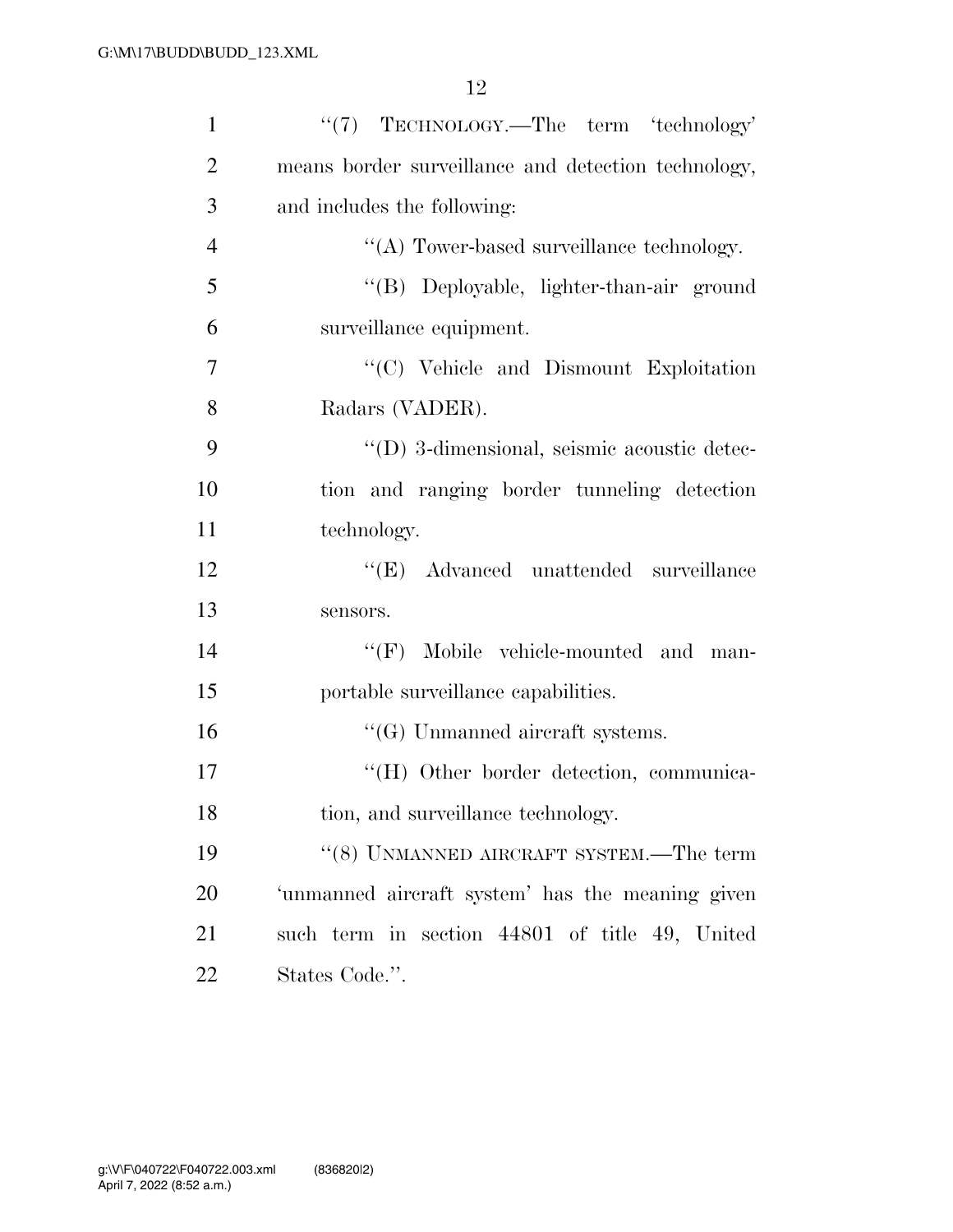| 1              | SEC. 4. CODIFYING PREVIOUSLY WAIVED LEGAL REQUIRE-         |
|----------------|------------------------------------------------------------|
| $\overline{2}$ | <b>MENTS.</b>                                              |
| 3              | Section $102(c)$ of the Illegal Immigration Reform and     |
| 4              | Immigrant Responsibility Act of 1996 (division C of Pub-   |
| 5              | lic Law $104-208$ ; 8 U.S.C. 1103 note) is amended by add- |
| 6              | ing at the end the following new paragraph:                |
| 7              | "(4) PREVIOUSLY WAIVED LEGAL REQUIRE-                      |
| 8              | MENTS.-                                                    |
| 9              | "(A) IN GENERAL.—Any project relating                      |
| 10             | to the construction of physical barriers, tactical         |
| 11             | infrastructure, and technology along the inter-            |
| 12             | national border between the United States and              |
| 13             | Mexico shall be exempt from any law or regula-             |
| 14             | tion described in subparagraph (B).                        |
| 15             | "(B) ELEMENTS.—The laws or regulations                     |
| 16             | described in this subparagraph are the fol-                |
| 17             | lowing:                                                    |
| 18             | "(i) An Act to facilitate the work of                      |
| 19             | the Forest Service (Public Law 87–869).                    |
| 20             | "(ii) The Administrative Procedure                         |
| 21             | Act $(5 \text{ U.S.C. } 500 \text{ et seq.})$ .            |
| 22             | "(iii) The American Indian Religious                       |
| 23             | Freedom Act of 1978 (42 U.S.C. 1996 et                     |
| 24             | seq.).                                                     |
| 25             | "(iv) The Arizona Desert Wilderness                        |
| 26             | Act $(6 \text{ U.S.C. } 460 \text{ddd} \text{ et seq.}).$  |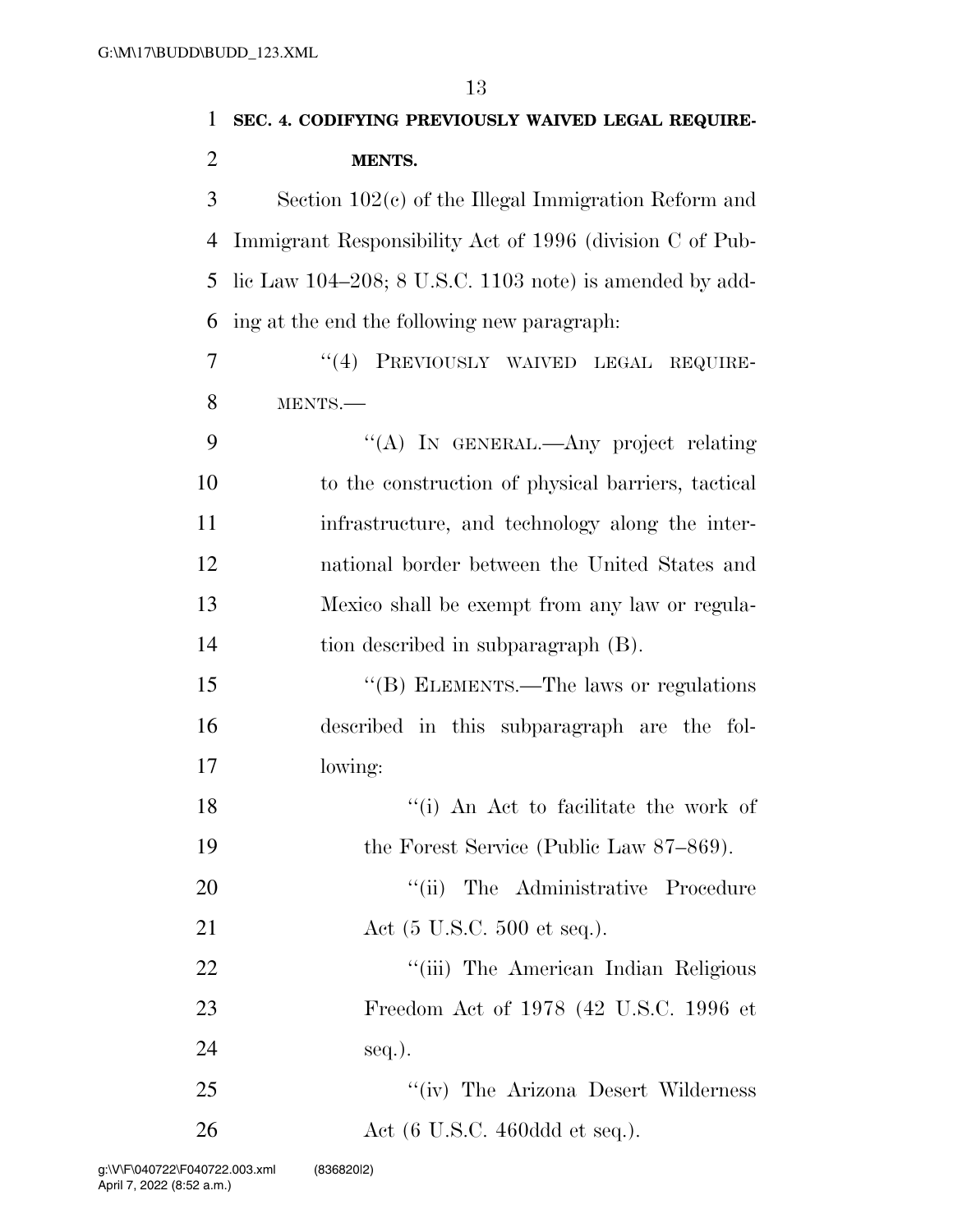| $\mathbf{1}$   | "(v) The Arizona-Idaho Conservation       |
|----------------|-------------------------------------------|
| $\overline{2}$ | Act of 1988 (Public Law 100–696).         |
| 3              | "(vi) The Bald and Golden Eagle Pro-      |
| $\overline{4}$ | tection Act (16 U.S.C. 668 et seq.).      |
| 5              | "(vii) The Clean Air Act (42 U.S.C.       |
| 6              | 7401 et seq.).                            |
| 7              | "(viii) The Clean Water Act<br>(33        |
| 8              | U.S.C. 1151 et seq.).                     |
| 9              | "(ix) The Coastal Zone Management         |
| 10             | Act (16 U.S.C. 1451 et seq.).             |
| 11             | $f(x)$ The Comprehensive Environ-         |
| 12             | mental Response, Compensation, and Li-    |
| 13             | ability Act of 1980 (42 U.S.C. 9601 et    |
| 14             | $seq.$ ).                                 |
| 15             | "(xi) The Endangered Species Act $(16)$   |
| 16             | U.S.C. 1531 et seq.).                     |
| 17             | "(xii) The Farmland Protection Policy     |
| 18             | Act (7 U.S.C. 4201 et seq.).              |
| 19             | "(xiii) The Federal Cave Resources        |
| 20             | Protection Act of 1988 (16 U.S.C. 4301 et |
| 21             | $seq.$ ).                                 |
| 22             | "(xiv) The Federal Grant and Cooper-      |
| 23             | ative Agreement Act of 1977 (31 U.S.C.    |
| 24             | $6301$ et seq.).                          |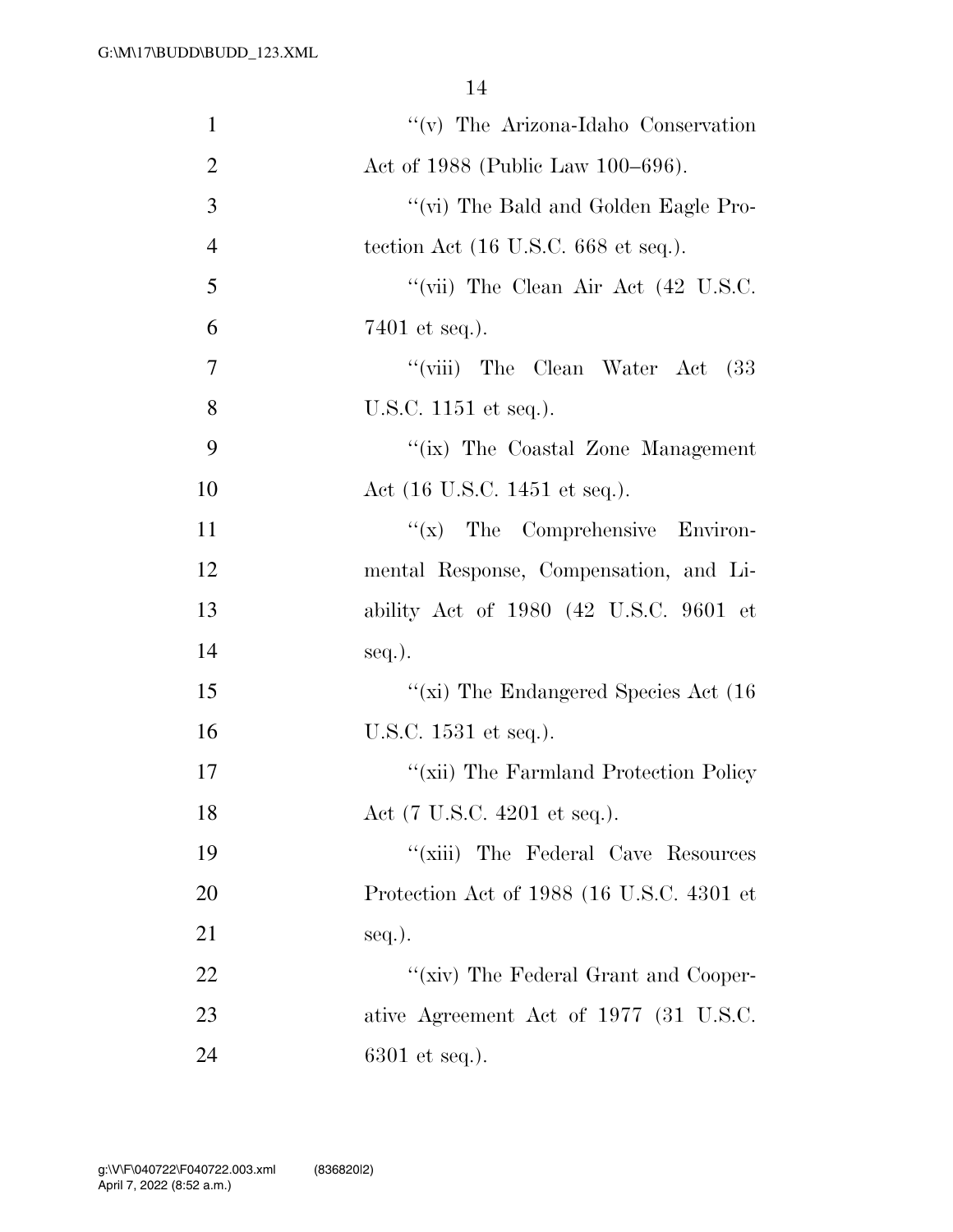| $\mathbf{1}$   | "(xv) The Federal Land Policy and                      |
|----------------|--------------------------------------------------------|
| $\overline{2}$ | Management Act of 1976 (43 U.S.C. 1701)                |
| 3              | $et seq.$ ).                                           |
| $\overline{4}$ | "(xvi) The Fish and Wildlife Coordi-                   |
| 5              | nation Act $(16 \text{ U.S.C. } 662 \text{ et seq.}).$ |
| 6              | "(xvii) The Migratory Bird Conserva-                   |
| $\overline{7}$ | tion Act of 1929 (16 U.S.C. 715 et seq.).              |
| 8              | "(xviii) The Migratory Bird Treaty                     |
| 9              | Act (16 U.S.C. 703 et seq.).                           |
| 10             | "(xix) The Military Lands Withdrawal                   |
| 11             | Act of 1999 (Public Law 106–65).                       |
| 12             | "(xx) The Multiple-Use and Sus-                        |
| 13             | tained-Yield Act of 1960 (16 U.S.C. 583 et             |
| 14             | $seq.$ ).                                              |
| 15             | "(xxi) The National Environmental                      |
| 16             | Policy Act (Public Law 91-190).                        |
| 17             | "(xxii) The National Fish and Wildlife                 |
| 18             | Act of 1956 (16 U.S.C. 742a et seq.).                  |
| 19             | "(xxiii) The National Forest Manage-                   |
| 20             | ment Act of 1976 (16 U.S.C. 472a et                    |
| 21             | seq.).                                                 |
| 22             | "(xxiv) The National Historic Preser-                  |
| 23             | vation Act (Public Law 89–665).                        |
| 24             | "(xxv) The National Parks and Recre-                   |
| 25             | ation Act of $1978$ (Public Law $95-625$ ).            |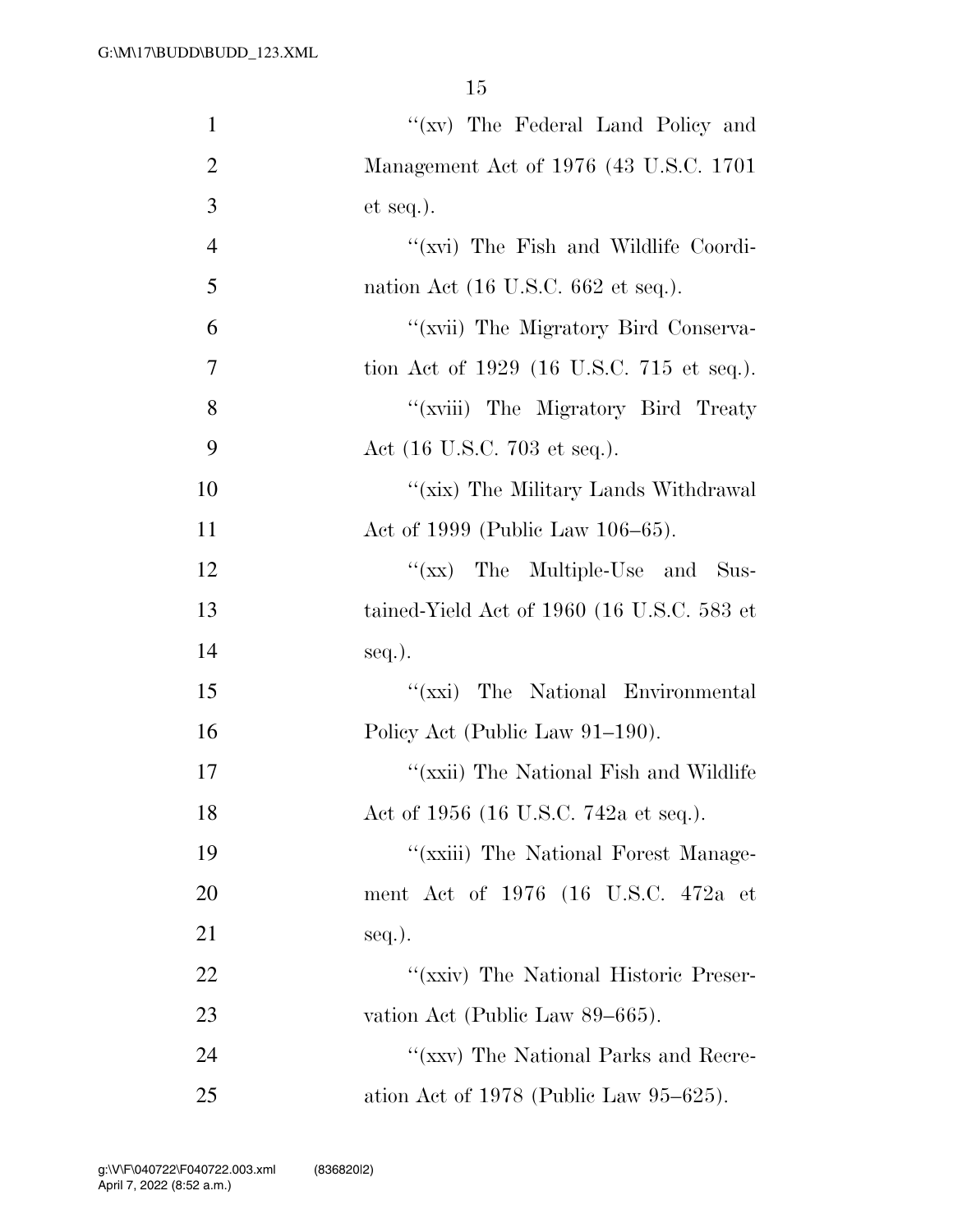| $\mathbf{1}$   | "(xxvi) The National Trails System                                    |
|----------------|-----------------------------------------------------------------------|
| $\overline{2}$ | Act (16 U.S.C. 1241 et seq.).                                         |
| 3              | "(xxvii) The National Wildlife Refuge                                 |
| $\overline{4}$ | System Administration Act (16 U.S.C.                                  |
| 5              | $668dd$ et seq.).                                                     |
| 6              | "(xxviii) The Native American Graves                                  |
| 7              | Protection and Repatriation Act<br>(25)                               |
| 8              | U.S.C. 3001 et seq.).                                                 |
| 9              | "(xxix) The Noise Control Act (42)                                    |
| 10             | U.S.C. 4901 et seq.).                                                 |
| 11             | "(xxx) The Otay Mountain Wilderness                                   |
| 12             | Act of 1990 (Public Law 106–145).                                     |
| 13             | "(xxxi) The Paleontological Resources                                 |
| 14             | Preservation Act (16 U.S.C. 470aaa et                                 |
| 15             | $seq.$ ).                                                             |
| 16             | "(xxxii) Section 10 of the Reclamation                                |
| 17             | Project Act of 1939 (43 U.S.C. 387).                                  |
| 18             | "(xxxiii) The Religious Freedom Res-                                  |
| 19             | toration Act $(42 \text{ U.S.C. } 2000 \text{bb-}4 \text{ et seq.}).$ |
| 20             | "(xxxiv) The Resource Conservation                                    |
| 21             | and Recovery Act (42 U.S.C. 6901 et                                   |
| 22             | seq.).                                                                |
| 23             | "(xxxv) The Rivers and Harbors Act                                    |
| 24             | of 1899 (33 U.S.C. 403 et seq.).                                      |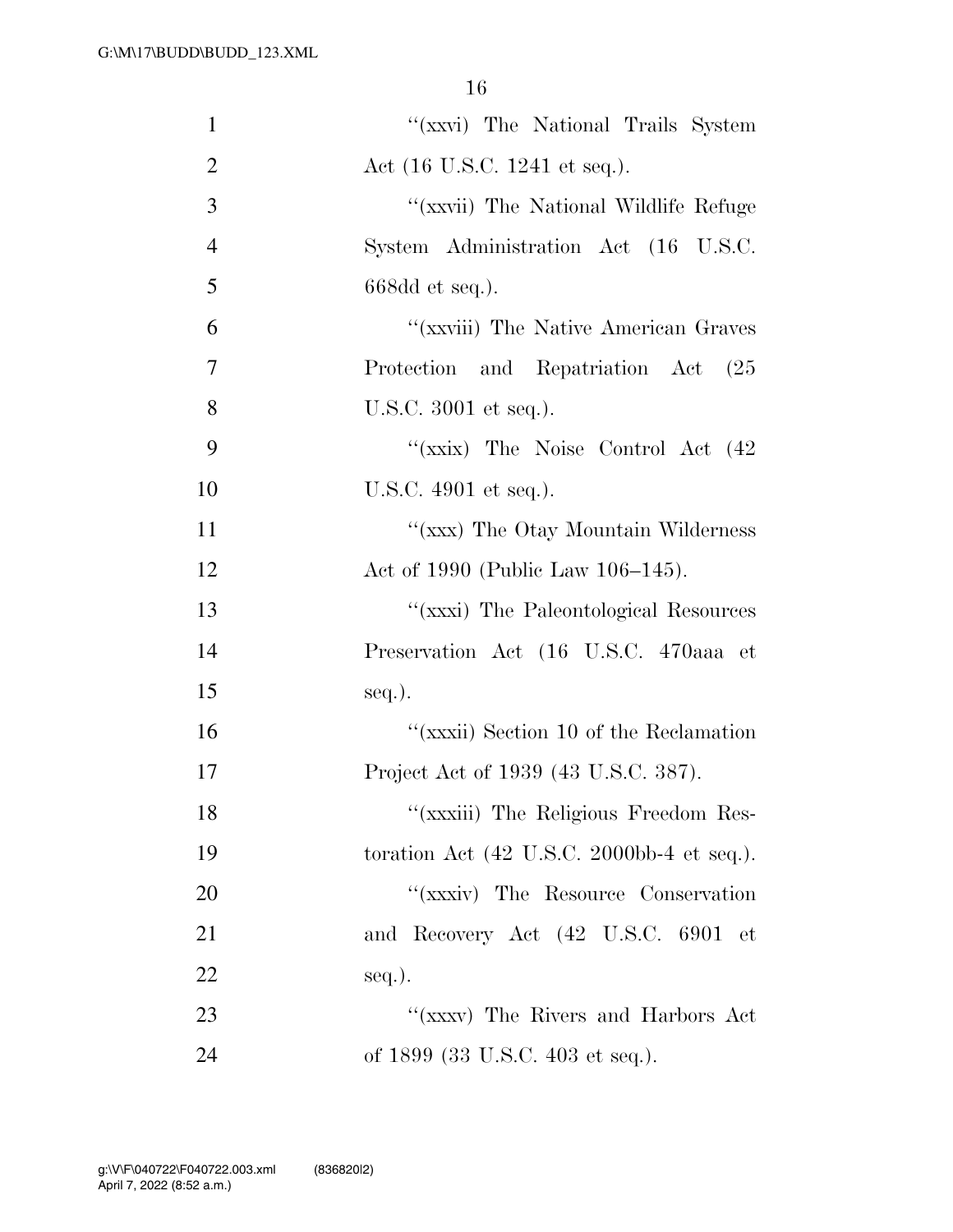| $\mathbf{1}$   | $``(\mbox{xxxvi})$ The Safe Drinking Water Act   |
|----------------|--------------------------------------------------|
| $\overline{2}$ | $(42 \text{ U.S.C. } 300 \text{ f et seq.}).$    |
| 3              | "(xxxvii) The Sikes Act $(16 \text{ U.S.C.})$    |
| $\overline{4}$ | $670a$ et seq.).                                 |
| 5              | "(xxxviii) The Small Business Act (15)           |
| 6              | U.S.C. 631 et seq.).                             |
| $\overline{7}$ | "(xxxix) The Solid Waste Disposal                |
| 8              | Act $(42 \text{ U.S.C. } 6901 \text{ et seq.}).$ |
| 9              | "(xl) The Wild and Scenic Rivers Act             |
| 10             | $(16 \text{ U.S.C. } 1281 \text{ et seq.}).$     |
| 11             | "(xli) The Wild Horse and Burro Act              |
| 12             | $(16 \text{ U.S.C. } 1331 \text{ et seq.}).$     |
| 13             | "(xlii) The Wilderness Act $(16 \text{ U.S.C.})$ |
| 14             | $1131$ et seq.).                                 |
| 15             | "(xliii) Part $125$ of title 13, Code of         |
| 16             | Federal Regulations.                             |
| 17             | "(xliv) Sections $16.504$ , $16.505$ ,           |
| 18             | 17.205, 17.207, 22.404, 22.404-5, and            |
| 19             | $28.102-1$ of title 48, Code of Federal Reg-     |
| 20             | ulations.                                        |
| 21             | "(xlv) Section $550$ of title 40, United         |
| 22             | States Code.                                     |
| 23             | "(xlvi) Chapters 1003, 1005, 1007,               |
| 24             | 1009, 1021, 3125, 3201 and 3203 of title         |
| 25             | 54, United States Code.                          |